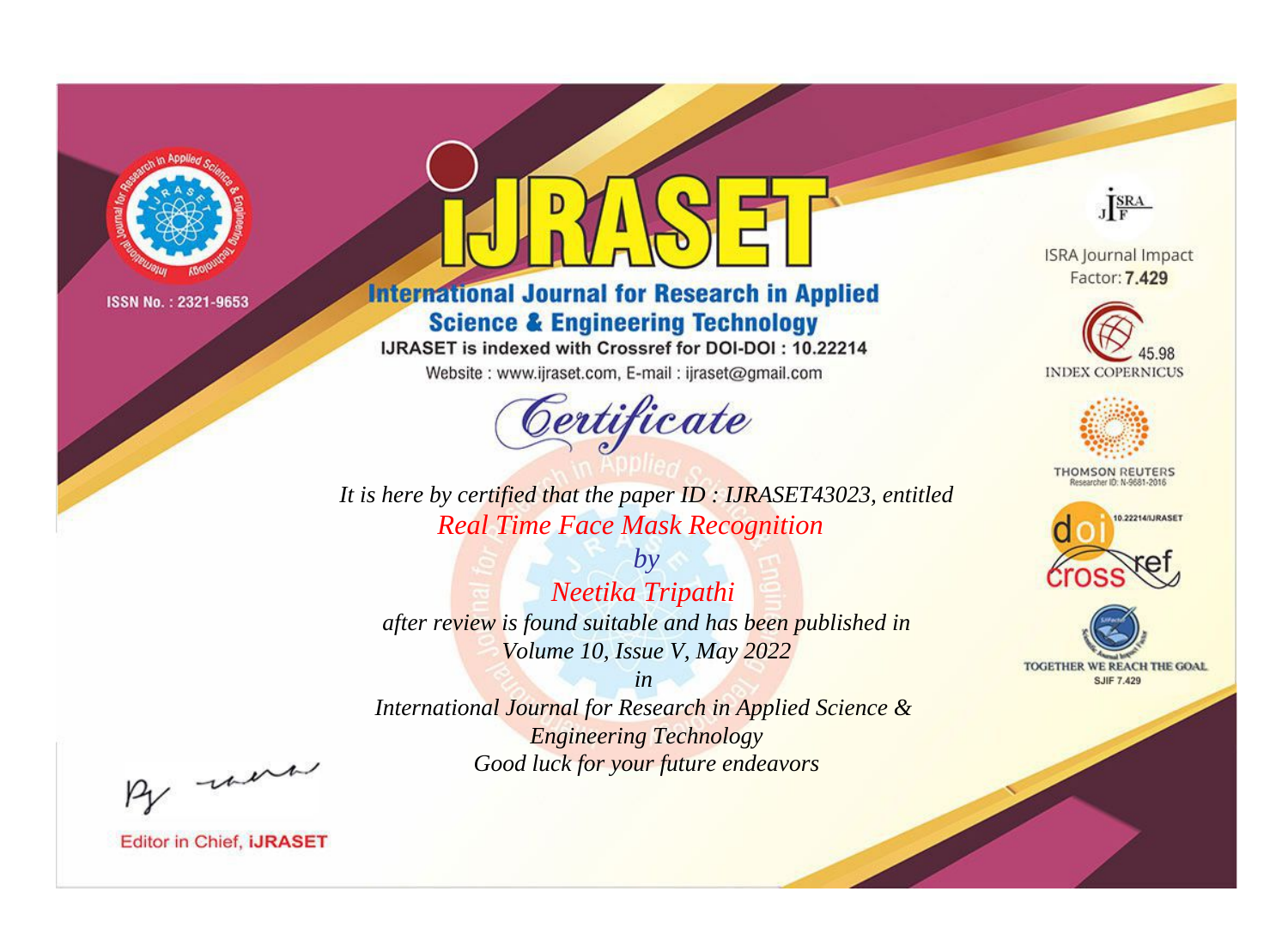

# **International Journal for Research in Applied Science & Engineering Technology**

IJRASET is indexed with Crossref for DOI-DOI: 10.22214

Website: www.ijraset.com, E-mail: ijraset@gmail.com



JERA

**ISRA Journal Impact** Factor: 7.429





**THOMSON REUTERS** 



TOGETHER WE REACH THE GOAL **SJIF 7.429** 

*It is here by certified that the paper ID : IJRASET43023, entitled Real Time Face Mask Recognition*

*by Priyag Raj Sharma after review is found suitable and has been published in Volume 10, Issue V, May 2022*

*in* 

*International Journal for Research in Applied Science & Engineering Technology Good luck for your future endeavors*

By morn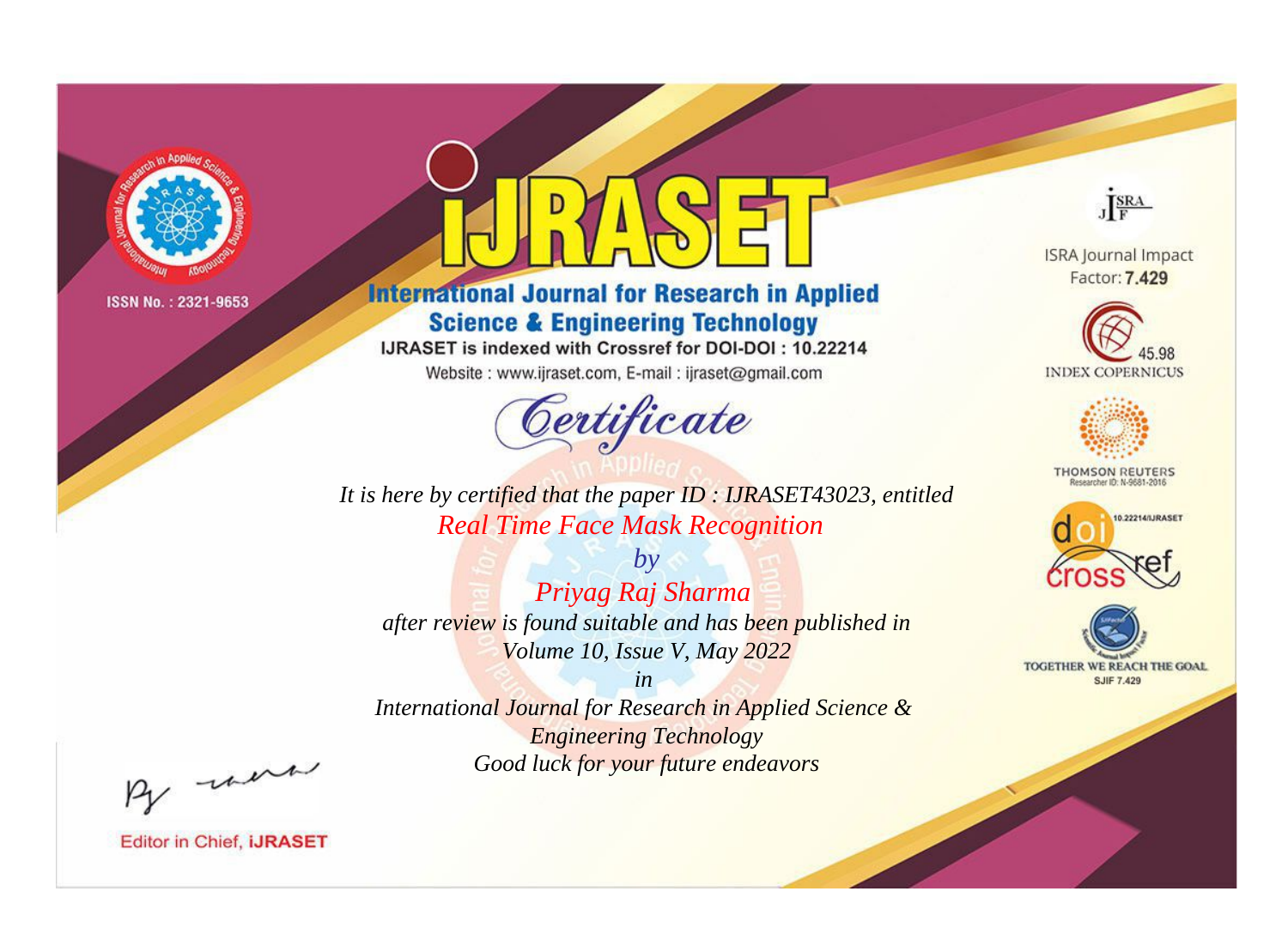

# **International Journal for Research in Applied Science & Engineering Technology**

IJRASET is indexed with Crossref for DOI-DOI: 10.22214

Website: www.ijraset.com, E-mail: ijraset@gmail.com



**ISRA Journal Impact** Factor: 7.429

JERA





**THOMSON REUTERS** 



TOGETHER WE REACH THE GOAL **SJIF 7.429** 

*It is here by certified that the paper ID : IJRASET43023, entitled Real Time Face Mask Recognition*

*by Saumya Gupta after review is found suitable and has been published in Volume 10, Issue V, May 2022*

*in International Journal for Research in Applied Science &* 

*Engineering Technology Good luck for your future endeavors*

By morn